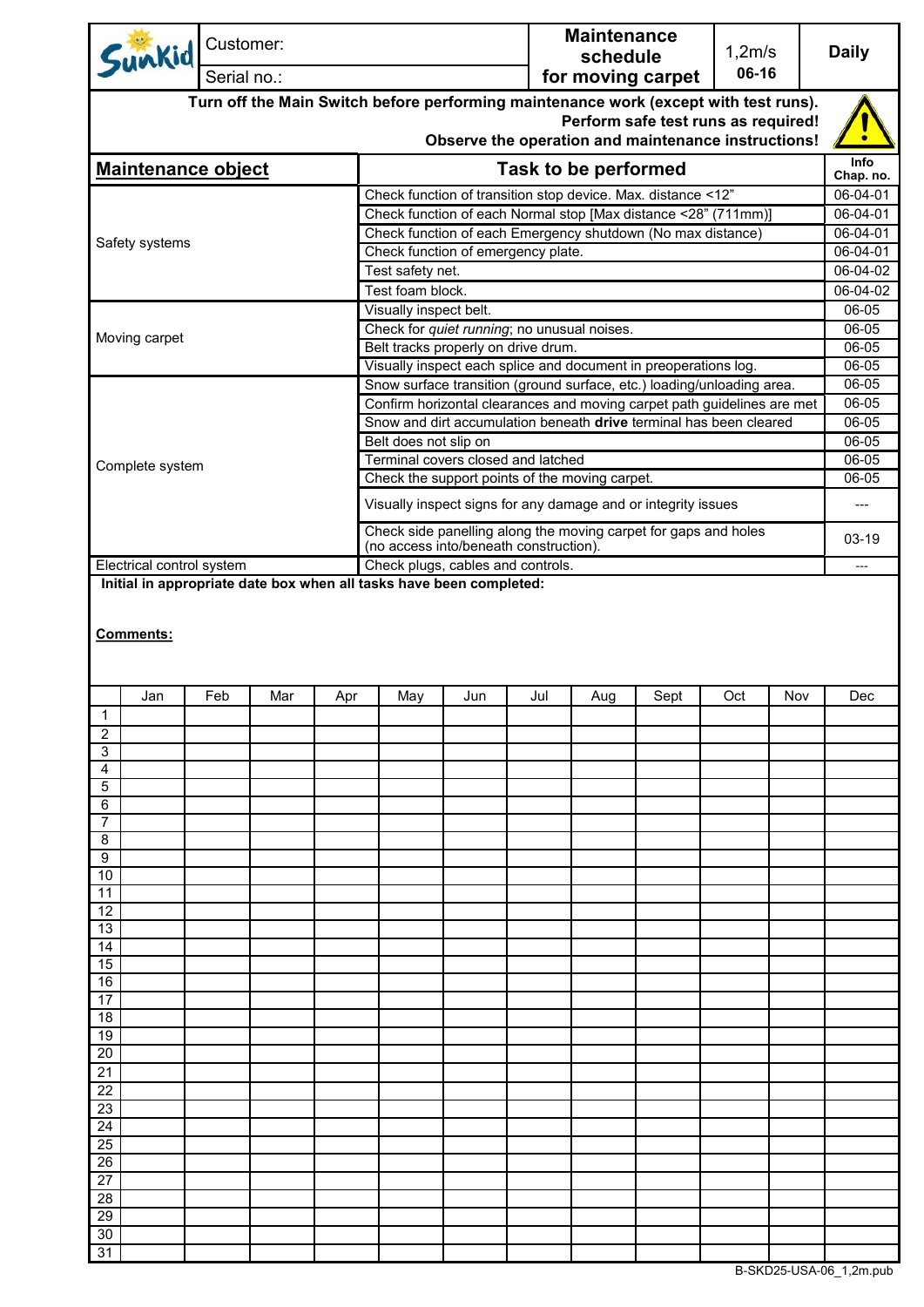| Sunkid                                                                                                                                                                                      |     | Customer:   |     |     |                                                                                                                                                                                                                                  |                              |                               | <b>Maintenance</b> |      | 1,2m/s |     | <b>Monthly</b> |  |
|---------------------------------------------------------------------------------------------------------------------------------------------------------------------------------------------|-----|-------------|-----|-----|----------------------------------------------------------------------------------------------------------------------------------------------------------------------------------------------------------------------------------|------------------------------|-------------------------------|--------------------|------|--------|-----|----------------|--|
|                                                                                                                                                                                             |     | Serial no.: |     |     |                                                                                                                                                                                                                                  |                              | schedule<br>for moving carpet |                    |      |        |     |                |  |
| 06-17<br>Turn off the Main Switch before performing maintenance work (except with test runs).<br>Perform safe test runs as required!<br>Observe the operation and maintenance instructions! |     |             |     |     |                                                                                                                                                                                                                                  |                              |                               |                    |      |        |     |                |  |
| <b>Maintenance object</b>                                                                                                                                                                   |     |             |     |     | Task to be performed                                                                                                                                                                                                             |                              |                               |                    |      |        |     |                |  |
| Safety systems                                                                                                                                                                              |     |             |     |     | Confirm function of rollback brake device.<br>Confirm function of highspeed backstop (if applicable)                                                                                                                             |                              |                               |                    |      |        |     |                |  |
| Supervisory stop devices                                                                                                                                                                    |     |             |     |     | Confirm function of Belt Slip sensor<br>Confirm function of Overspeed                                                                                                                                                            |                              |                               |                    |      |        |     |                |  |
| Drive system                                                                                                                                                                                |     |             |     |     | Confirm function of Cover Supervision (if applicable)<br>Lubricate return terminal guide rails.<br>With reinforced bearing: visual inspection for grease leakage.<br>Grease bearings (with the exception of reinforced bearings) |                              |                               |                    |      |        |     |                |  |
| Moving carpet                                                                                                                                                                               |     |             |     |     | with grease zirks (every 200 operating hours).<br>Check tension                                                                                                                                                                  |                              |                               |                    |      |        |     |                |  |
|                                                                                                                                                                                             |     |             |     |     |                                                                                                                                                                                                                                  | Visual inspect belt for wear |                               |                    |      |        |     | ---<br>---     |  |
|                                                                                                                                                                                             |     |             |     |     | Extraordinary cleaning of moving parts.<br>Check for rust, worn/protruding components, excessively fraying<br>fabric, or any sharp edges                                                                                         |                              |                               |                    |      |        |     |                |  |
| Complete system                                                                                                                                                                             |     |             |     |     | Check plastic parts for wear<br>Check for loose hardware.                                                                                                                                                                        |                              |                               |                    |      |        |     |                |  |
|                                                                                                                                                                                             |     |             |     |     |                                                                                                                                                                                                                                  |                              |                               |                    |      |        |     | 06-02<br>---   |  |
| Check the functions of the system during a test run.<br>Initial in appropriate date box when all tasks have been completed:                                                                 |     |             |     |     |                                                                                                                                                                                                                                  |                              |                               |                    |      |        |     |                |  |
|                                                                                                                                                                                             | Jan | Feb         | Mar | Apr | May                                                                                                                                                                                                                              | Jun                          | Jul                           | Aug                | Sept | Oct    | Nov | Dec            |  |
| Date:                                                                                                                                                                                       |     |             |     |     |                                                                                                                                                                                                                                  |                              |                               |                    |      |        |     |                |  |
| Name:                                                                                                                                                                                       |     |             |     |     |                                                                                                                                                                                                                                  |                              |                               |                    |      |        |     |                |  |
| <b>Comments:</b>                                                                                                                                                                            |     |             |     |     |                                                                                                                                                                                                                                  |                              |                               |                    |      |        |     |                |  |